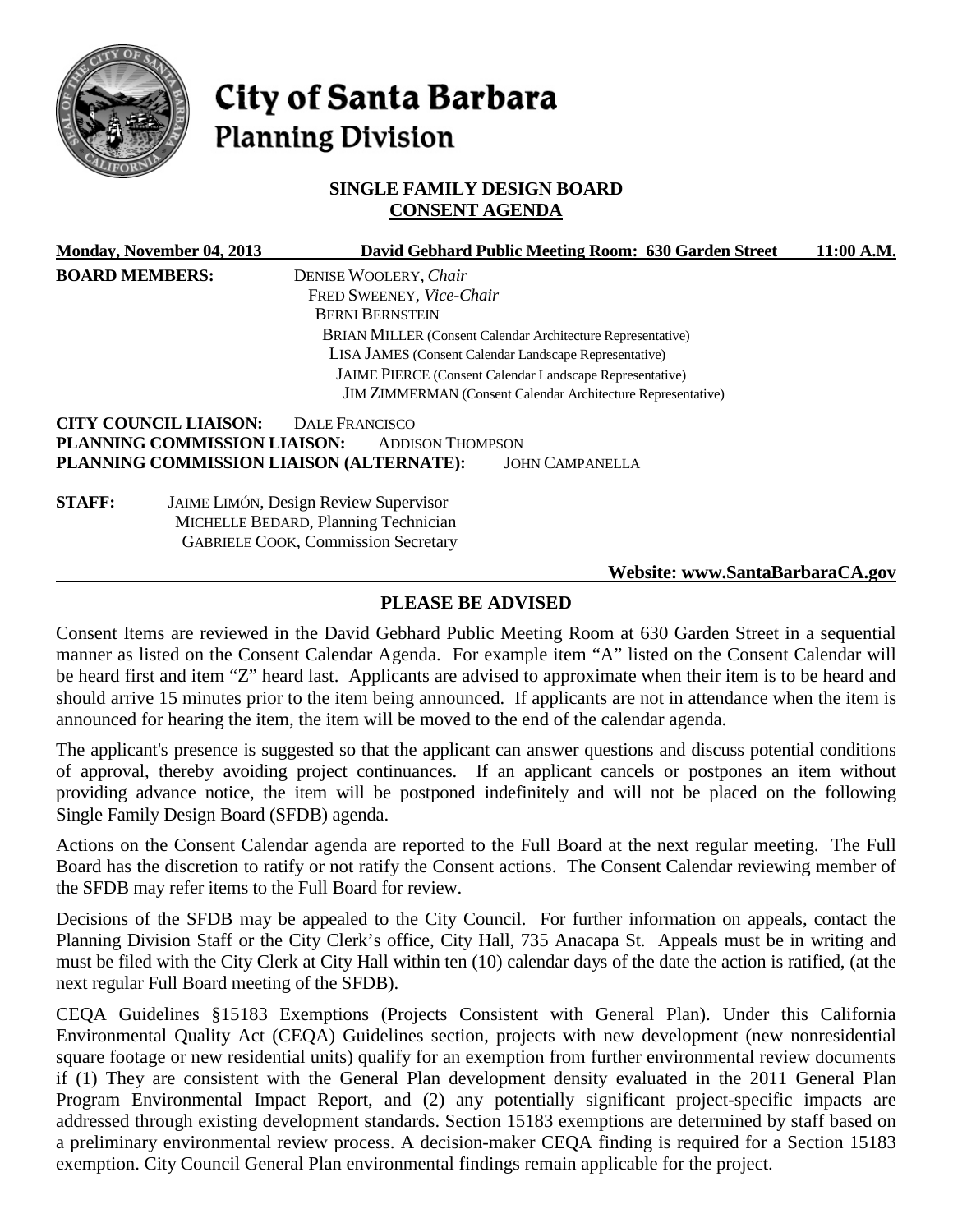**AGENDAS, MINUTES, REPORTS, PLANS & PUBLIC RECORD WRITINGS.** Copies of all documents relating to agenda items are available for review at 630 Garden Street, and agendas and minutes are posted online at [www.SantaBarbaraCA.gov/SFDB.](http://www.santabarbaraca.gov/ABR) If you have any questions or wish to review the plans, please contact Michelle Bedard, Single Family Design Board (SFDB) Planning Technician, at (805) 564-5470, extension 4551, or by email at [MBedard@SantaBarbaraCA.gov.](mailto:MBedard@SantaBarbaraCA.gov) Office hours are 8:30 a.m. to 4:30 p.m., Monday through Thursday, and every other Friday. Please check our website under *City Calendar* to verify closure dates. **Materials related to an item on this agenda submitted to the SFDB after distribution of the agenda packet are available for public inspection in the Community Development Department located at 630 Garden Street, during normal business hours.** Writings that are a public record under Government Code § 54957.5(a) and that relate to an agenda item for an open session of a regular meeting of the SFDB and that are distributed to a majority of all of the members of the SFDB during the meeting are available for public inspection by the door at the back of the David Gebhard Public Meeting Room, 630 Garden Street, Santa Barbara, CA.

**AMERICANS WITH DISABILITIES ACT:** In compliance with the Americans with Disabilities Act, if you need special assistance to gain access to, comment at, or participate in this meeting, please contact the Planning Division at (805) 564-5470, extension 4577. If possible, notification at least 48 hours prior to the meeting will enable the City to make reasonable arrangements in most cases.

**NOTICE:** On Thursday, October 31, 2013, this Agenda was duly posted on the indoor and outdoor bulletin boards at the Community Development Department, 630 Garden Street, and online at [www.SantaBarbaraCA.gov/SFDB.](http://www.santabarbaraca.gov/sfdb)

**PUBLIC COMMENT:** Any member of the public may address the Single Family Design Board Consent Representative for up to two minutes on any subject within their jurisdiction that is not scheduled for a public discussion before the Board.

## **NEW ITEM**

#### **A. 2213 SANTA BARBARA ST E-1 Zone**

| Assessor's Parcel Number:  | 025-201-023      |
|----------------------------|------------------|
| <b>Application Number:</b> | MST2013-00436    |
| Owner:                     | Dennis P. Fazzio |
| Architect:                 | David Winitzky   |

(Proposal to construct a new covered entry porch and a total of 31 square feet of additions to an existing 2,734 square foot, two-story, single-family residence, and four covered parking spaces totaling 869 square feet. The proposal includes replacement of existing windows and doors, including the relocation of some windows and doors, and one new window, new skylights, replacement of exterior light fixtures, and exterior stucco color change. The proposal is 83% of the guideline floor-to-lot area ratio (FAR). The proposal includes Staff Hearing officer review for requested zoning modifications to allow alterations within the interior setback.)

## **(Comments only; project requires environmental assessment and Staff Hearing officer review for requested zoning modifications.)**